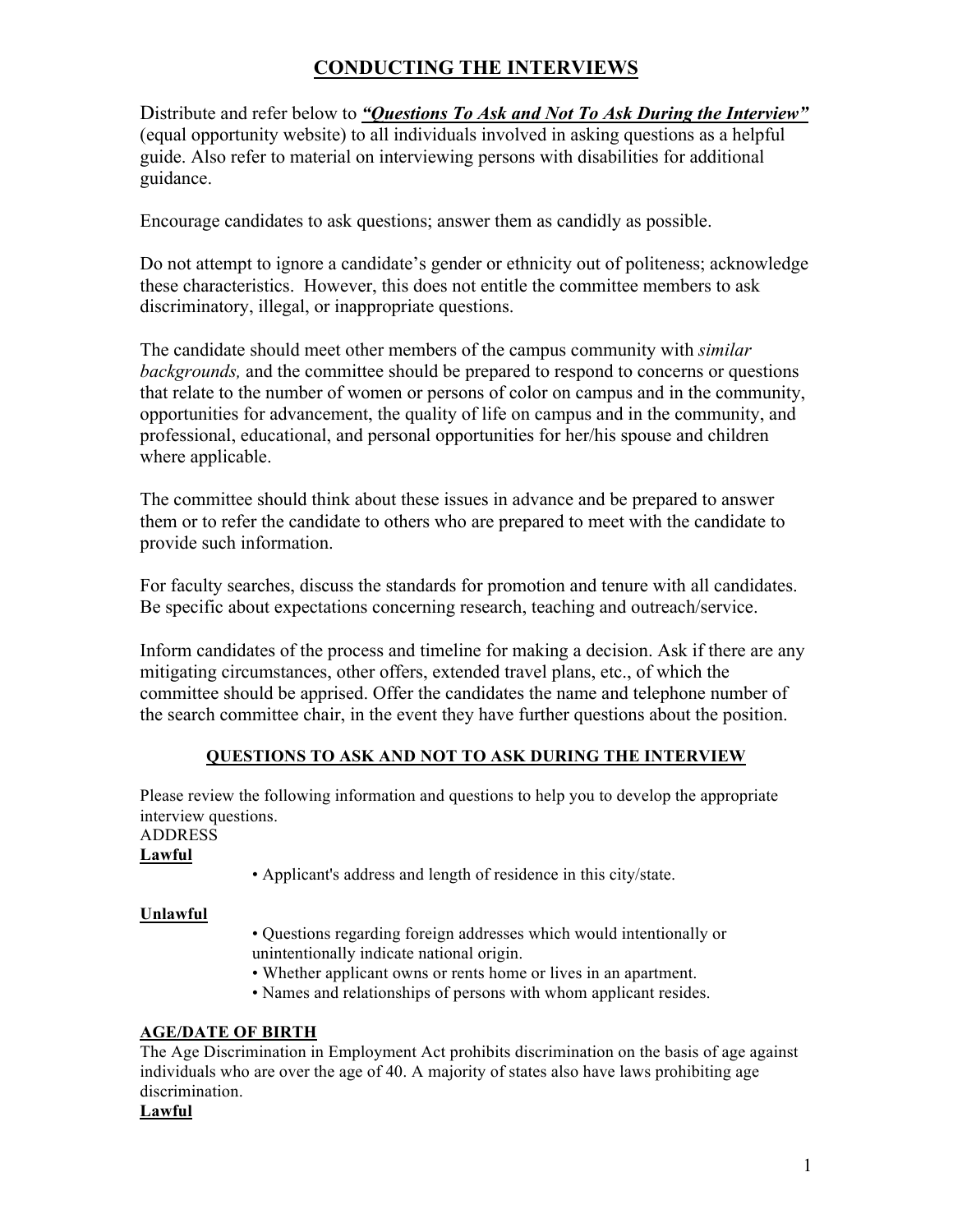• Questions as to whether or not applicant meets minimum/maximum age requirements.

## **Unlawful**

• "How old are you?"

• Birth date

## **ARRESTS**

Consideration of arrest records is almost certainly unlawful. An arrest is no indication whatsoever of guilt, and historically minorities have suffered proportionately more arrests than others. The U.S. Department of Labor has also recognized the potential for discrimination in the consideration of arrest records.

#### **Unlawful**

• "Have you ever been arrested?" (An arrest is merely the detaining of a person to answer a crime and has no affect on fitness to perform a particular job.)

# **CITIZENSHIP**

The Equal Employment Opportunity Commission has adopted Guidelines on Discrimination Because of National Origin which contain the following statement: "Because discrimination on the basis of citizenship has the effect of discriminating on the basis of national origin, a lawfully immigrated alien who is domiciled or residing in this country may not be discriminated against on the basis of his citizenship; except pursuant to national security requirements by a federal statute or executive order." State and federal courts have recently declared invalid laws in several states which exclude non-citizens from public employment.

#### **Lawful**

- "Are you a citizen of this country?"
- "If not a citizen, are you legally eligible to accept work and remain in this country?"

• Statement that, if hired, applicant must furnish proof of citizenship or appropriate visa.

#### **Unlawful**

- Whether other members of applicant's family are U.S. citizens.
- "Of what country are you a citizen?"
- Require proof of citizenship prior to employment.

### **CONVICTIONS (OTHER THAN FOR TRAFFIC VIOLATIONS)**

To the extent that this question implies an absolute bar to the employment of an applicant who has a conviction record, it is probably unlawful. See Carter v. Gallagher, 451 F. 2nd 315 (8th Cir. 1971). On the other hand, an employer has the right to exclude persons who have been convicted of job related offenses from consideration.

#### **Lawful**

• "Have you ever been convicted of a crime?" (Information obtained must be used only if it relates to applicant's fitness to perform a particular job. Example: Person convicted for embezzlement would be a high risk for a position as cashier in a store.)

# **EDUCATION**

#### **Lawful**

- Schools attended.
- Degrees acquired.
- Transcripts, if required of all applicants for similar work.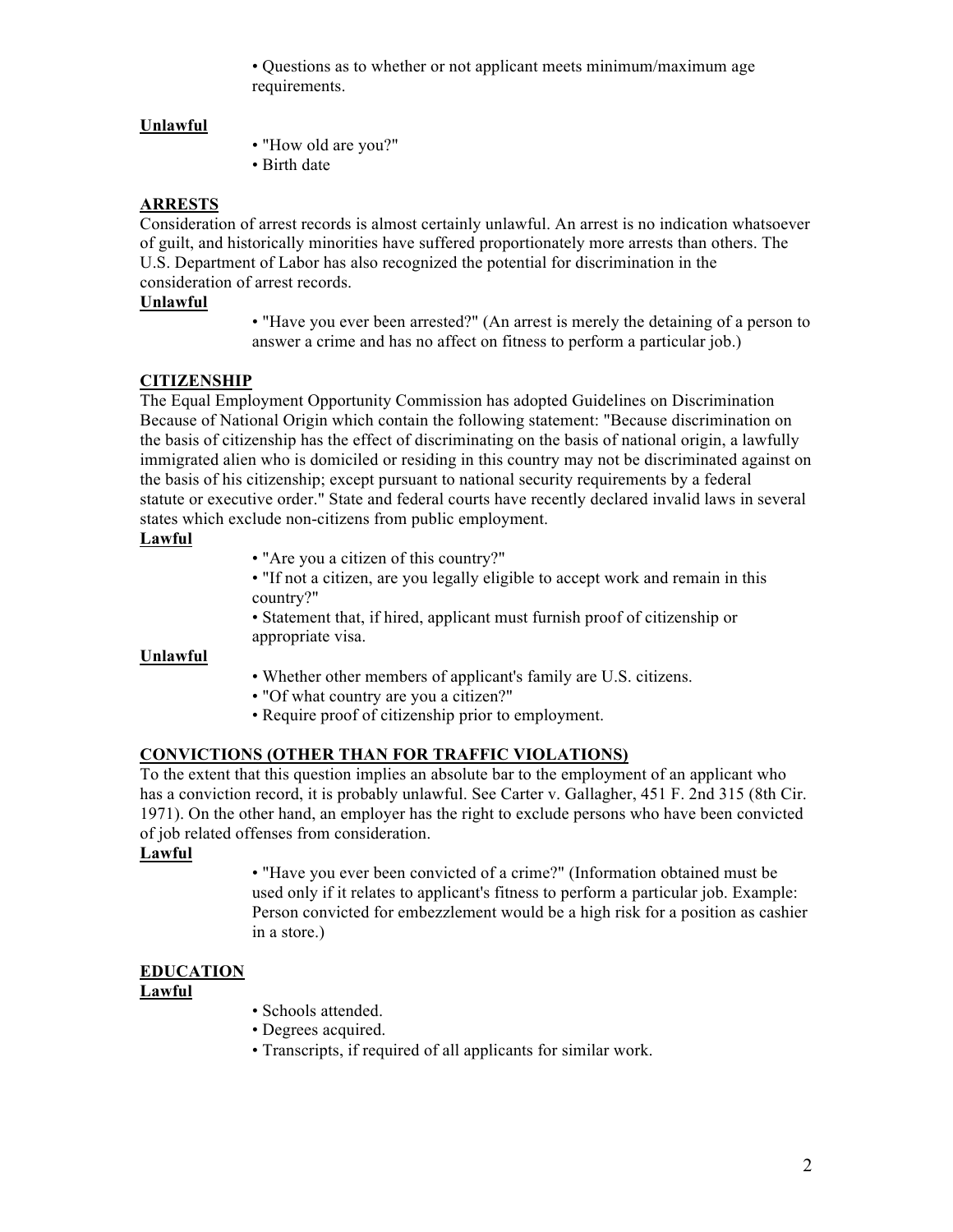### **Unlawful**

• Questions regarding national, racial, or religious affiliation of schools attended.

#### **EXPERIENCE Lawful**

- Inquiries regarding previous work experience.
- Foreign countries visited.

## **FRIENDS OR RELATIVES**

This question may reflect preference for friends or relatives of present employees. Such a preference would be unlawful if it has the effect of reducing employment opportunities for women or minorities.

It would have this unlawful effect if the present work force differs significantly in its proportion of women or minorities from the population of the area from which workers are recruited. This question may also reflect a rule that only one partner in a marriage can work for the employer. There is a growing recognition that such a rule hurts women far more often than men and that the rule serves no necessary business purpose.

## **Lawful**

- Names and addresses of persons willing to provide character or professional references for applicant.
- Explain conflict of interest rules and ask if these affect applicant.

## **Unlawful**

• Names and addresses of applicant's relatives.

# **HANDICAP/DISABILITY**

Section 504 of the Rehabilitation Act of 1973, as amended, prohibits discrimination in employment on the basis of handicap except that a handicapped person must be "qualified" – viz., a qualified handicapped person in the employment context is "a handicapped person who, with reasonable accommodation, can perform the essential functions of the job in question." The employer need not hire any individual who, after reasonable accommodation, is not able to perform the essential functions of a job effectively and safely. On July 26, 1990, President Bush signed the Americans with Disabilities Act (ADA) into law. The ADA prohibits discrimination against individuals with disabilities.

All employers with 25 or more employees were covered as of July 26, 1992. **Lawful** 

> • If an applicant has an obvious disability, you may ask the applicant to explain how he or she would perform the tasks with or without reasonable accommodations.

#### **Unlawful**

• "Do you have any disabilities, physical defects, or on-the-job injuries?"

# **HEIGHT AND WEIGHT**

Some employers have imposed minimum height and weight requirements for employees which are not related to the job to be performed and which have the effect of excluding above-average percentages of women and members of certain nationality groups. Unless height or weight is directly related to the job requirement, these questions should not be asked.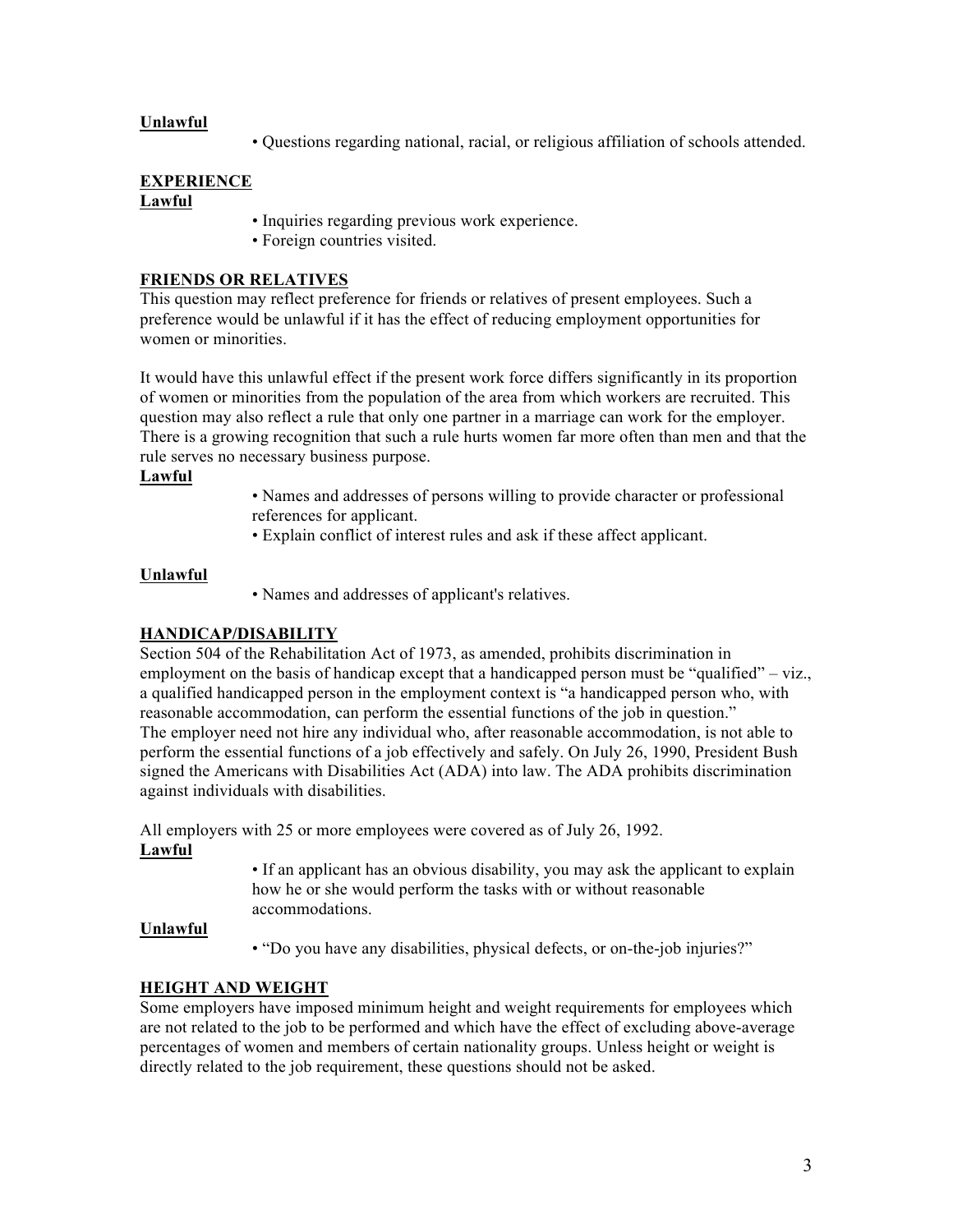#### **Unlawful**

• Questions regarding height and weight are considered unlawful unless based on a bona fide occupational qualification (B.F.O.Q.), and such instances are rare.

# **IN CASE OF EMERGENCY**

#### **Lawful**

• Names of persons to be notified in case of emergency.

#### **Unlawful**

• Names of relatives to be notified in case of emergency.

## **MAIDEN NAME**

This is not relevant to a person's ability to perform a job and could be used for discriminatory purposes. For example, a woman's maiden name may be used as an indication of her religion or national origin. This item also constitutes an inquiry into marital status which is discussed separately.

## **Lawful**

• First, middle, last name.

• Use of any other names or nicknames necessary for checking previous work experience or education.

#### **Unlawful**

- Requirements of prefix Mr., Miss, Ms., Mrs.
- Inquiries about names which would indicate national origin.
- Inquiries regarding names changed by marriage, divorce, court order, etc.

### **MARITAL STATUS**

Some employers have refused to hire a married woman for certain jobs. Most airlines, for example, refused for many years to permit a married woman to be a flight attendant, though other employees could be married. This practice was held to violate Title VII of the Civil Rights Act of 1964. Finally, an employer could not refuse to hire a married woman for any job or for particular jobs because of the employer's beliefs concerning morality or family responsibility.

#### **Lawful**

• Whether applicant can meet specified work schedules.

• Whether applicant has any additional responsibilities which would interfere with proper attendance.

#### **Unlawful**

- Whether applicant is married, single, divorced, separated, engaged, etc.
- Number and ages of dependent children.
- All questions related to pregnancy or methods of family planning.
- Questions regarding child care arrangements.

#### **MILITARY HISTORY**

#### **Lawful**

• Experience/education in military services which would relate to the job applicant is seeking.

#### **Unlawful**

- Type of discharge.
- Military disciplinary record.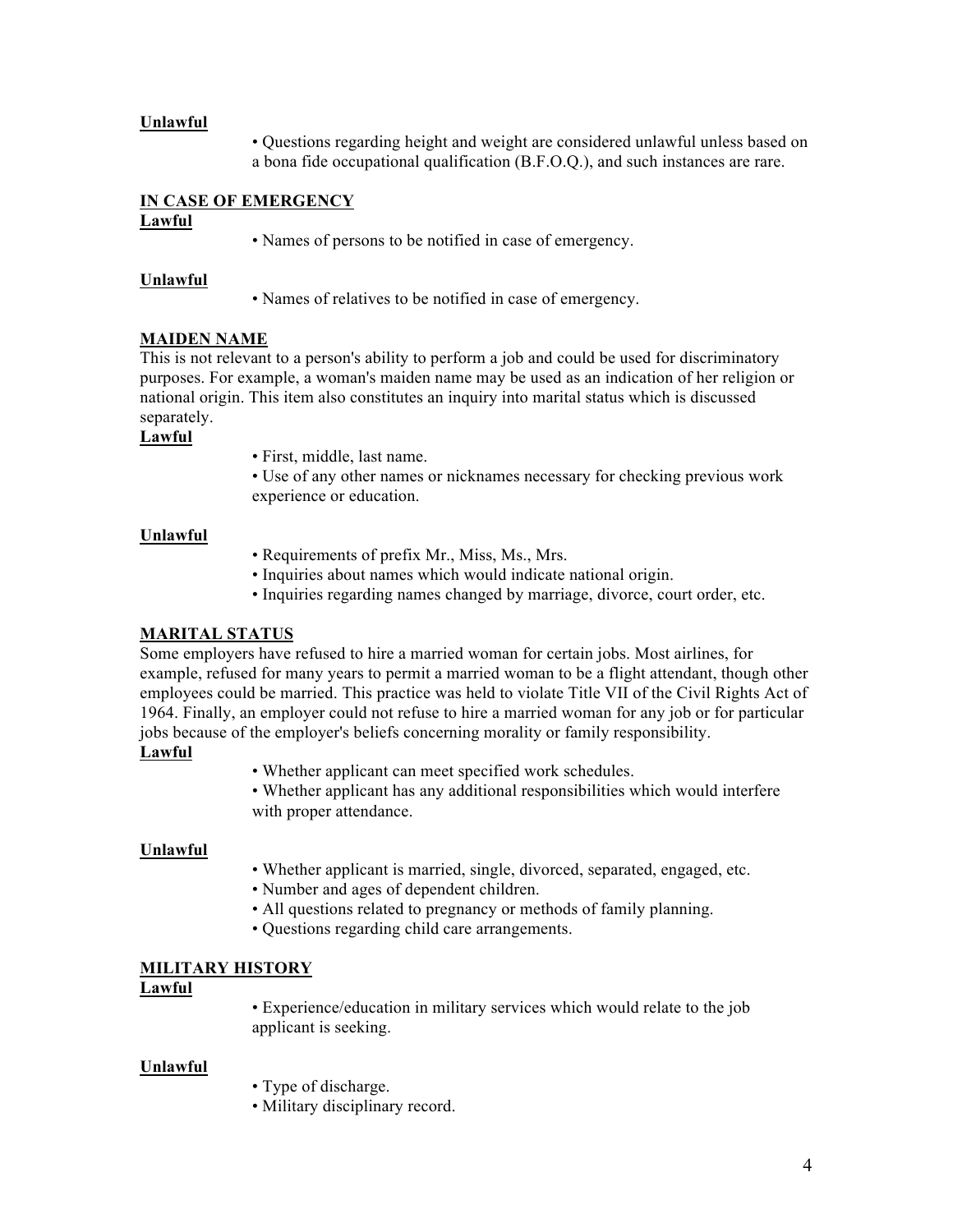#### **ORGANIZATIONS Lawful**

- Names of professional organizations to which applicant belongs.
- Offices held in professional organizations.

#### **Unlawful**

- "List all clubs or organizations to which you belong."
- Requesting other information about membership in organizations if this information would indicate race, religion, or national origin of applicant.

#### **RACE Unlawful**

- Questions regarding race.
- Inquiry into color of eyes, hair.
- Other questions which would indicate race.

# **REFERENCES**

#### **Lawful**

• Names and addresses of persons willing to provide character or professional references for applicant.

Require references from pastor, priest, rabbi, or other religious associates.

#### **Unlawful**

#### **RELIGION/AVAILABLE FOR SATURDAY AND SUNDAY WORK**

This question may serve to discourage applications from persons of certain religions which prohibit their adherents from working on Saturday or Sunday. On the other hand, it may be necessary to know whether an applicant can work on these days. Section 701 (j) of Title VII, as amended in 1972, prohibits discrimination on the basis of religion and defines religion to include "all aspects of religious observance and practice, as well as belief, unless an employer demonstrated that it is unable to reasonably accommodate an employee's or prospective employee's religious observance or practice without undue hardship on the conduct of the employer's business." If this kind of question is asked, it would be desirable to indicate that a reasonable effort will be made to accommodate the religious needs of employees.

#### **Lawful**

• Questions regarding religious denomination or beliefs if based on a bona fide occupational qualification (B.F.O.Q.) as in the case of ministers, teachers, or other employees of specific religious organizations.

• Questions regarding availability for work during specific time periods. (Reasonable accommodations must be made for employees whose religious practices interfere with work schedules.)

#### **Unlawful**

• Questions regarding religious beliefs if not based on B.F.O.Q.

• Questions such as "What religious holidays do you observe?," if asked prior to employment.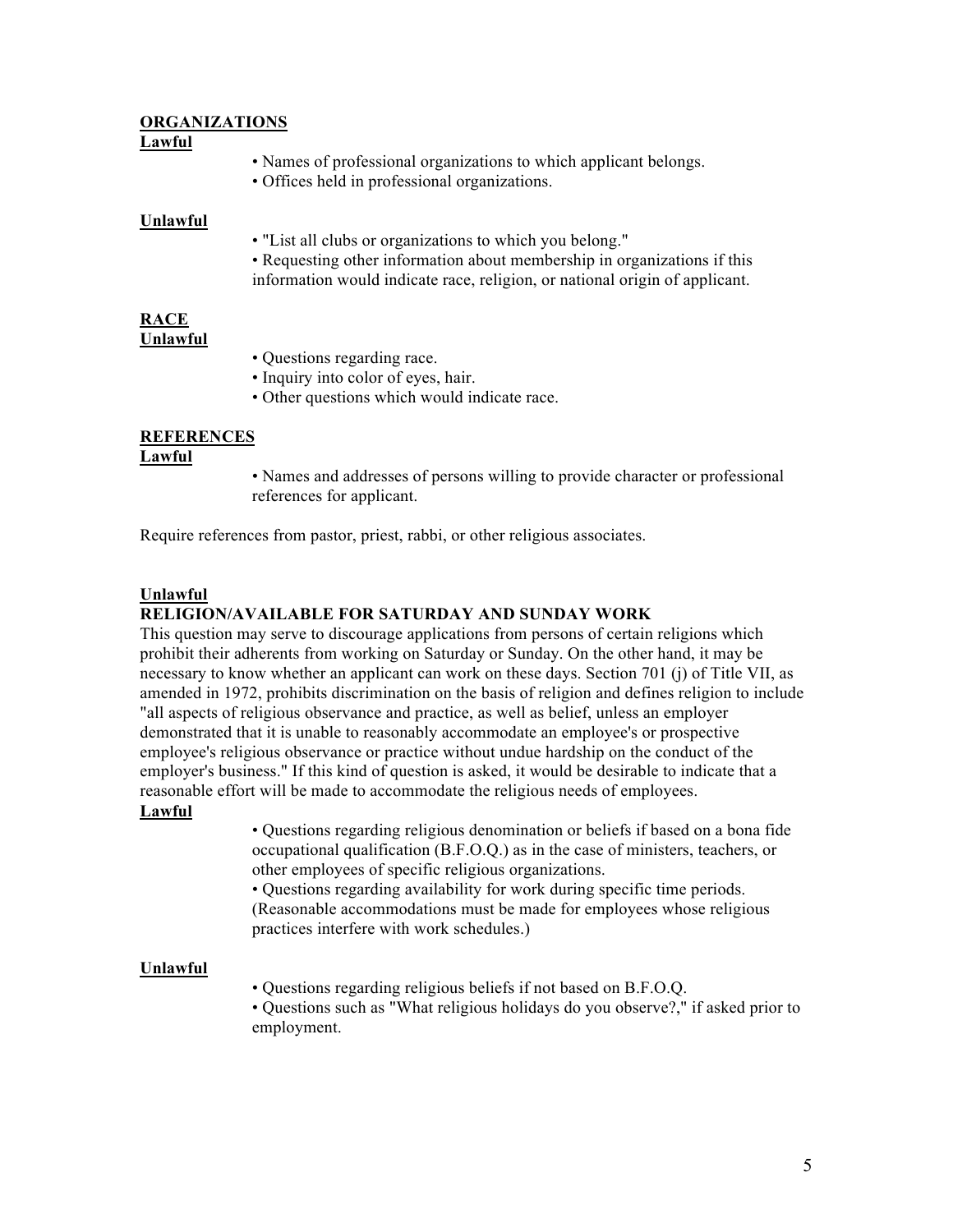#### **GENDER**

Title VII prohibits discrimination in employment on the basis of gender except in the few instances in which sex may be a bona fide occupational qualification reasonably necessary to the normal operation of the employer's business. There are virtually no jobs that can be performed by only one gender or the other.

#### **Unlawful**

• All questions regarding gender of the applicant unless based on B.F.O.Q., which could occur in cases such as men's locker room attendant, etc.

Most of this information was reprinted from U.S. Equal Employment Opportunity Commission Guidelines for Title VII of the Civil Rights Act of 1964.

## **INTERVIEWING AND SELECTION GUIDELINES UNDER THE AMERICANS WITH DISABILITIES ACT**

The following guidelines are provided to departments to assist them in the interviewing and selection process for positions.

When contacting the applicants to arrange the interview you may ask ALL selected applicants whether they will need any accommodations during the interviewing process; however this is not required.

If you do decide to ask applicants this question, you must ask ALL participants this same question. If accommodations are requested either before or at the time of the interview, contact the ADA Coordinator in Human Resources (936) 261-1730.

During the interview, you can describe the job tasks and conditions (orally and in writing) to **EACH** candidate and ask if they can perform tasks with or without accommodations. In other words, the interviewer can ask, "Can you perform these functions?", or can ask, "Can you perform these functions with or without reasonable accommodations?"

Focus on tasks and outcomes, not particular methods. It is critical to determine whether something really is a function, or whether it is simply a way of performing a function. For example, if typing is listed as a required function, a person with limited hand use may use Assistive Technology and voice input rather than keyboarding skills. Departments can ask for assistance from Human Resources in deciding if something really is a function – as opposed to a way of doing a function.

Interviewers may ask the applicant to describe or demonstrate how they would perform job tasks as long as all applicants are asked the same question. However, there are special situations when an applicant with a disability may be asked to demonstrate (or describe) how they would perform a task without requiring this of all applicants.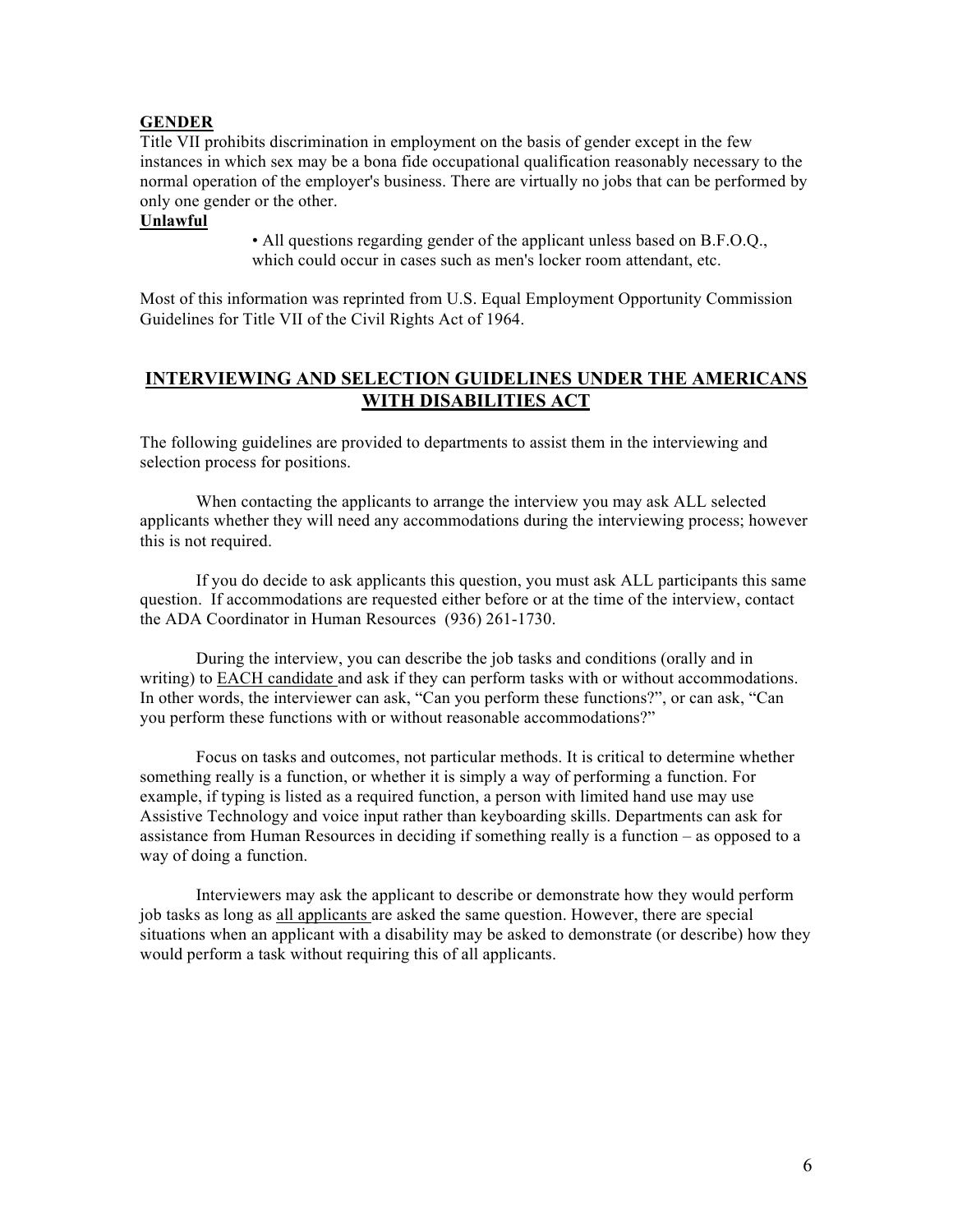When the interviewer could reasonably believe the applicant will not be able to perform a function because of a known disability (i.e. obvious use of a wheelchair, or the applicant voluntarily disclosed an invisible disability), the interviewer may ask that particular applicant to describe how they would perform the function.

### **If an applicant voluntarily indicates that she or he has a disability and may require a reasonable accommodation to perform job tasks:**

Thank the person for mentioning the information and indicate that PVAMU is committed to working with individuals with disabilities.

> • You may inquire about the types of accommodations the individual believes may be necessary. You may also ask what equipment the individual has or has used in the past to assist them in performing other jobs.

• You should not, however, discuss whether you feel these are reasonable or unreasonable accommodations during the job interview.

• You MAY ask about each candidate's attendance at prior jobs.

• Do not ask specifically about days missed due to illness.

• You MAY inquire whether an applicant will be able to meet the established attendance, hours, and leave policies.

• You MUST NOT ask whether the applicant has an illness or condition that requires regular medical treatment or might affect attendance.

• You may not ask how many days an applicant was sick since that might relate directly to the severity of a disability.

• You CANNOT ask questions about the candidate's prior on-the-job injuries. HOWEVER, for jobs where safety issues are significant, you MAY ask about the candidate's safety record and whether she or he has ever been involved in an accident on-the-job that resulted in property damage or injury to coworkers or customers. You must indicate that you do not want details on whether and to what extent the candidate himself/herself might have been injured.

### **For example:**

AT NO TIME IN THE INTERVIEW OR SELECTION PROCESS MAY YOU ASK AN APPLICANT IF HE OR SHE HAS A DISABILITY, HAS EVER BEEN INJURED ON THE JOB, OR HAS EVER FILED FOR OR RECEIVED WORKER'S COMPENSATION.

• If the applicant has an obvious disability, such as vision impairment or a mobility impairment that you feel may affect performance on certain job tasks, you may ask the applicant to explain how he or she would perform those job tasks with or without reasonable accommodation.

• You may not, however, ask about the nature and extent of the disability itself, i.e., the diagnosis, how the individual became disabled, current or past medical treatment, prognosis, problems the individual has because of the disability, etc...

When conducting reference checks, the interview question guidelines provided above also apply to any questions you might ask of current or past employers or references.

# **Welcome Package for Campus Interviews**

Here is a *Sample* brief list of information that you should send to all candidates invited to campus for an interview:

- Travel arrangements
- Campus Interview Schedule
- Employee/faculty handbook
- Benefits synopsis
- College or University catalog
- Department brochure
- Organizational chart (department and institution)